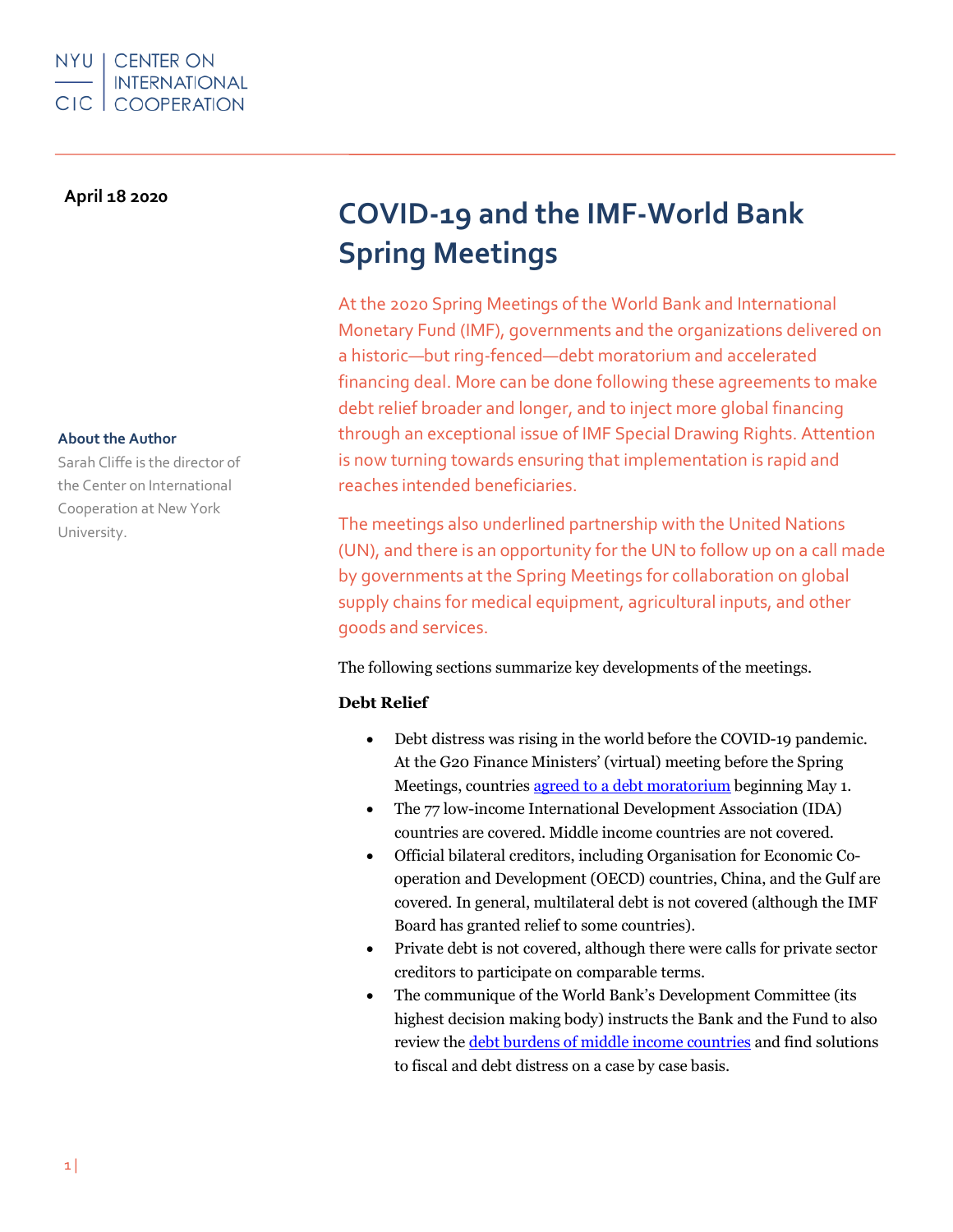• In his remarks, the UN secretary general urged broader and longerterm debt relief.

# **Exceptional Financing for COVID-19 Response and IFI-UN Partnerships**

- The IMF has received requests for emergency loans from over half its 189 country members and expects to process 50 by the end of April.
- The World Bank announced a target of support programs underway in 100 countries by the end of April. \$160 billion is to be provided in 15 months. The World Bank's pandemic bonds will also pay up to 132 million USD to least developed countries.
- There has been strong—and well-merited—support worldwide for large financial packages from the International Financial Institutions (IFIs). With the exception of the Special Drawing Rights debate (see below), attention at the meetings turned towards implementation, in particular ensuring that these packages are fast and of sound quality, reaching their intended beneficiaries and rebuilding citizen confidence. We expect this focus to increase as implementation proceeds: balancing speed, which is an imperative, with attention to inclusion, conflictsensitivity and controls against corruption.
- UN-IFI partnerships were highlighted. The Development Committee Communique asked that implementation be done "in partnership with the World Health Organization, other UN agencies, international financial institutions, and bilateral partners. We ask them to collaborate in addressing the pandemic, supporting economic recovery, and safeguarding progress toward the twin goals and the SDGs."

# **Special Drawing Rights: Increasing International Financial Support for COVID-19 Response**

- There had been hope that these funding amounts would be supplemented by the issue of IMF Special Drawing Rights (SDRs).
- SDRs are an international reserve currency issued by the IMF that can be used by countries to supplement their existing financial reserves and avoid liquidity problems in a crisis. To simplify, they are like printing money internationally instead of nationally, although they are too small in the global economy to have negative inflationary impact. Because they are allocated according to IMF quotas, developing countries receive approximately 42 percent. The last general and special allocation of SDRs was in 2009 following the global financial crisis.
- Various proposals have been made to issue \$500 billion in SDRs to support COVID-19 responses. It is understood that the United States